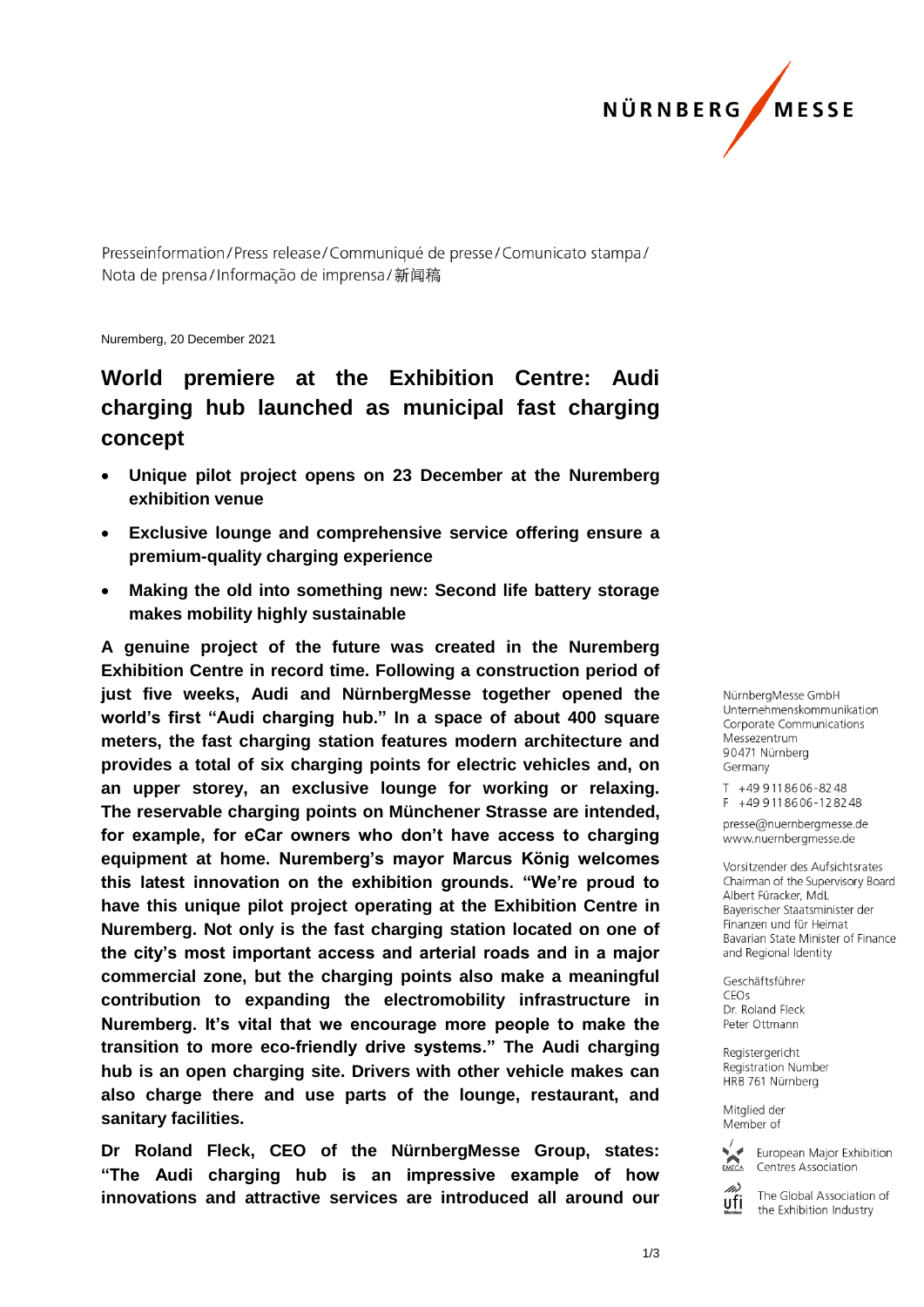## NÜRNBERG **MESSE**

**Exhibition Centre. We're happy that Audi chose our location for this world premiere." His fellow CEO Peter Ottmann adds: "For our exhibitors and visitors, the additional fast charging stations add real value to their participation in exhibitions and congresses in Nuremberg. At the same time, we're boosting the sustainability of our exhibition venue!"** 

There is currently a total of 37 charging points belonging to the exhibition grounds and six external charging stations in operation. Another 12 charging points will be added to the grounds by the end of the first quarter of 2022, which will increase NürnbergMesse's total number of fixed charging points on the exhibition grounds to 49.

At this pilot location, Audi is applying its new charging concept for the first time in actual practice. "We want to test a flexible, premium-quality fast charging infrastructure in an urban environment," says Ralph Hollmig, project manager for the Audi charging hub. "We're addressing customers who don't necessarily wake up mornings to a fully charged eCar, while at the same time thinking about the growth of charging requirements in the future."

Thanks to an intermediate storage unit with about a 2.45 MWh capacity, the charging points in Nuremberg require only a 200 kW green electricity connection to the already available low-voltage grid, which is entirely adequate for operations. A 200 kW output is enough to continually fill the storage modules. Photovoltaic modules on the roof also supply up to 30 kW of green energy. Customers can charge electric cars at the six charging points with an up to 320 kW output.

The Audi charging hub is based on flexible container cubes that can be assembled and disassembled in just a few days. The cubes provide two fast charging points per unit and can be combined in a variety of configurations. Used and reconditioned lithium-ion batteries from disassembled development vehicles – called "second life batteries" – serve as electric storage systems, resulting in cost and resource savings. This means that there's no longer a need for a complex infrastructure with a high-voltage supply cable and expensive transformers, or for time-consuming planning processes. With its battery storage solution, the Audi charging hub brings fast charging infrastructure to places where the power grid would be insufficient.